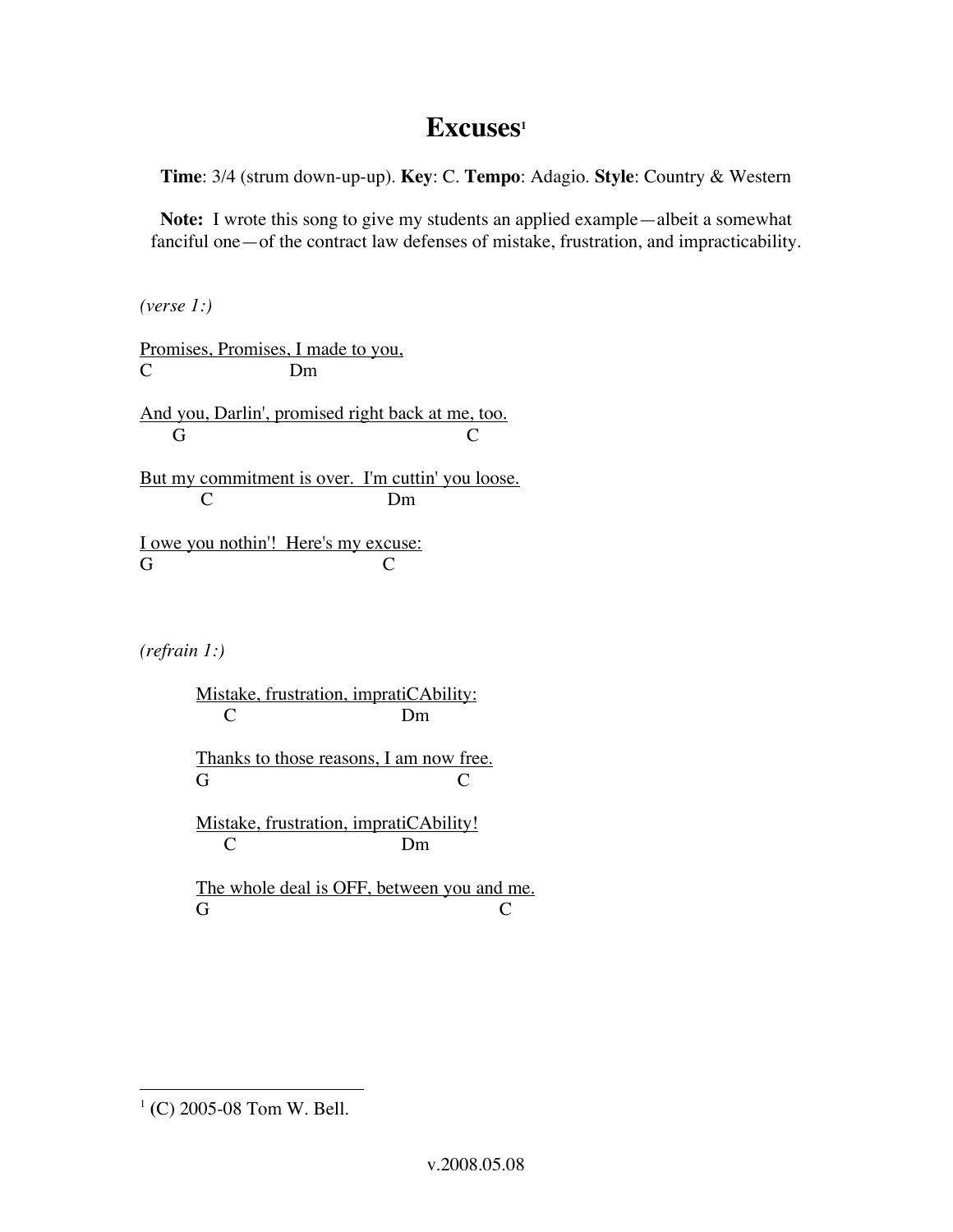*(verse 2:)*

When I first met ya', Darlin', I looked in your eyes, C Dm

And saw there a woman both funny and wise, G C

Someone I could trust not to leave my heart achin'. C Dm

The hole in my chest shows that I was mistaken. G C

*(repeat refrain 1)*

*(verse 3:)*

Kissin' you, Darlin', sends a chill down my spine. C Dm

In your case, however, that's not a good sign. G C

A woman more distant, I never have dated.<br>C Dm D<sub>m</sub>

I'm leavin' you, 'cause you leave me frustrated. G C

*(repeat refrain1)*